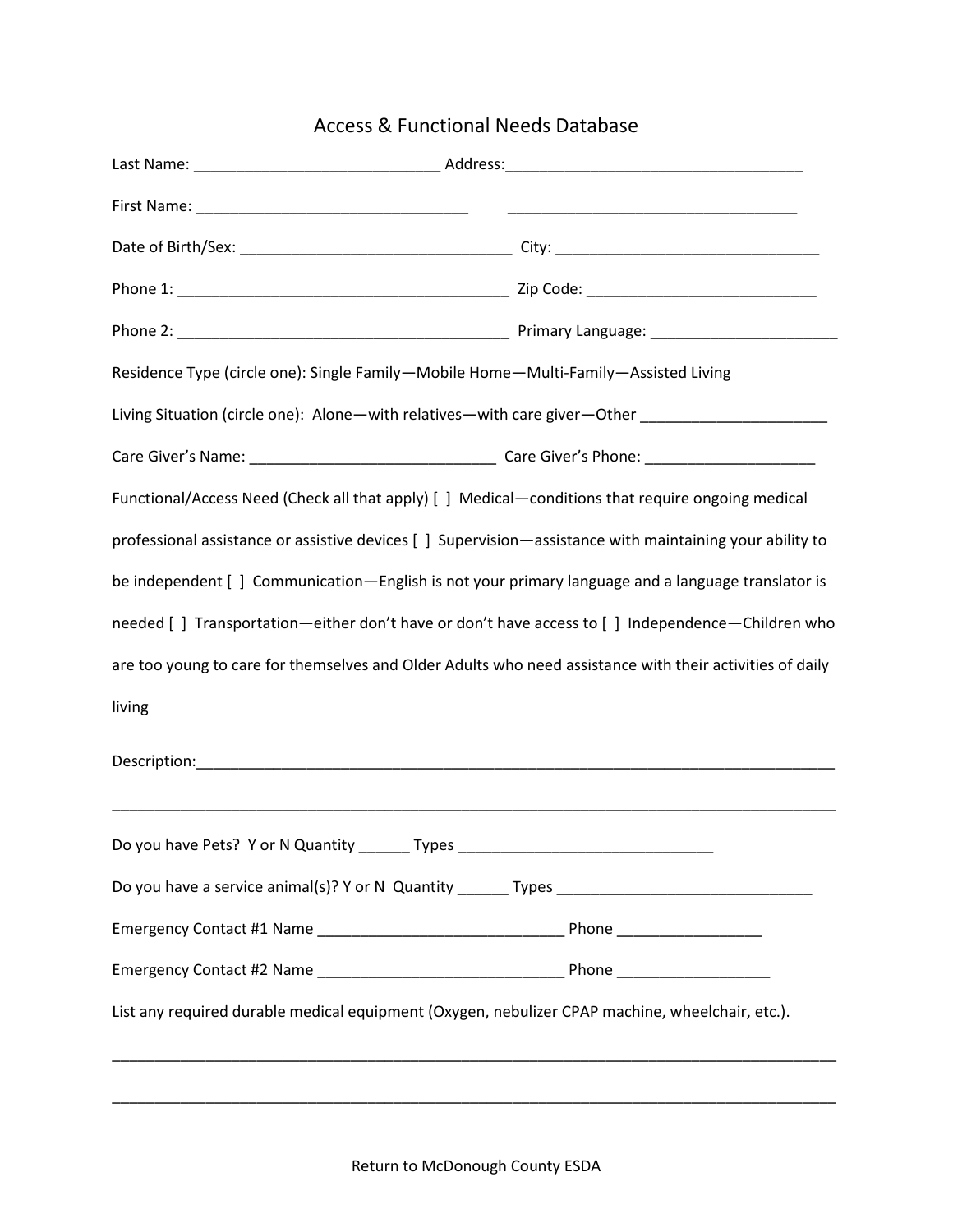Durable Medical Goods Provider (Apria, Lincare, etc.)

Durable Medical Goods Provider phone number

DISCLAIMER: By completing this form I acknowledge that this is not a guarantee of service between LaSalle County and myself and that LaSalle County may share this information during times of emergencies with local first responders to coordinate my emergency transportation, communication or shelter needs. Revised 2/3/2014 General Release and Consent By signing this form, I give my authorization for the information herein to be released only to the LaSalle County Health Department, LaSalle County Emergency Management Agency, local public safety responders and receiving facilities for the purpose of coordinating my needs and for coordinating emergency transportation and sheltering. I further acknowledge that this is not a guarantee of service between myself and LaSalle County and further recognize that LaSalle County does not provide anything other than the coordination of efforts with local responders. Records relating to registration of persons with functional needs are exempt from the provisions of Freedom of Information inquiries. The information submitted relative to this document will be kept confidential and will be verified annually.

\_\_\_\_\_\_\_\_\_\_\_\_\_\_\_\_\_\_\_\_\_\_\_\_\_\_\_\_\_\_\_\_\_\_\_\_\_\_\_\_\_\_\_\_\_\_\_\_\_\_\_\_\_\_\_\_\_\_\_\_\_\_\_\_\_\_\_ \_\_\_\_\_\_\_\_\_\_

| Date _______________________                                |  |  |
|-------------------------------------------------------------|--|--|
|                                                             |  |  |
|                                                             |  |  |
|                                                             |  |  |
|                                                             |  |  |
|                                                             |  |  |
| Verification Status by Date                                 |  |  |
|                                                             |  |  |
|                                                             |  |  |
|                                                             |  |  |
| <u> 1989 - Johann Stoff, amerikansk politiker (d. 1989)</u> |  |  |
|                                                             |  |  |